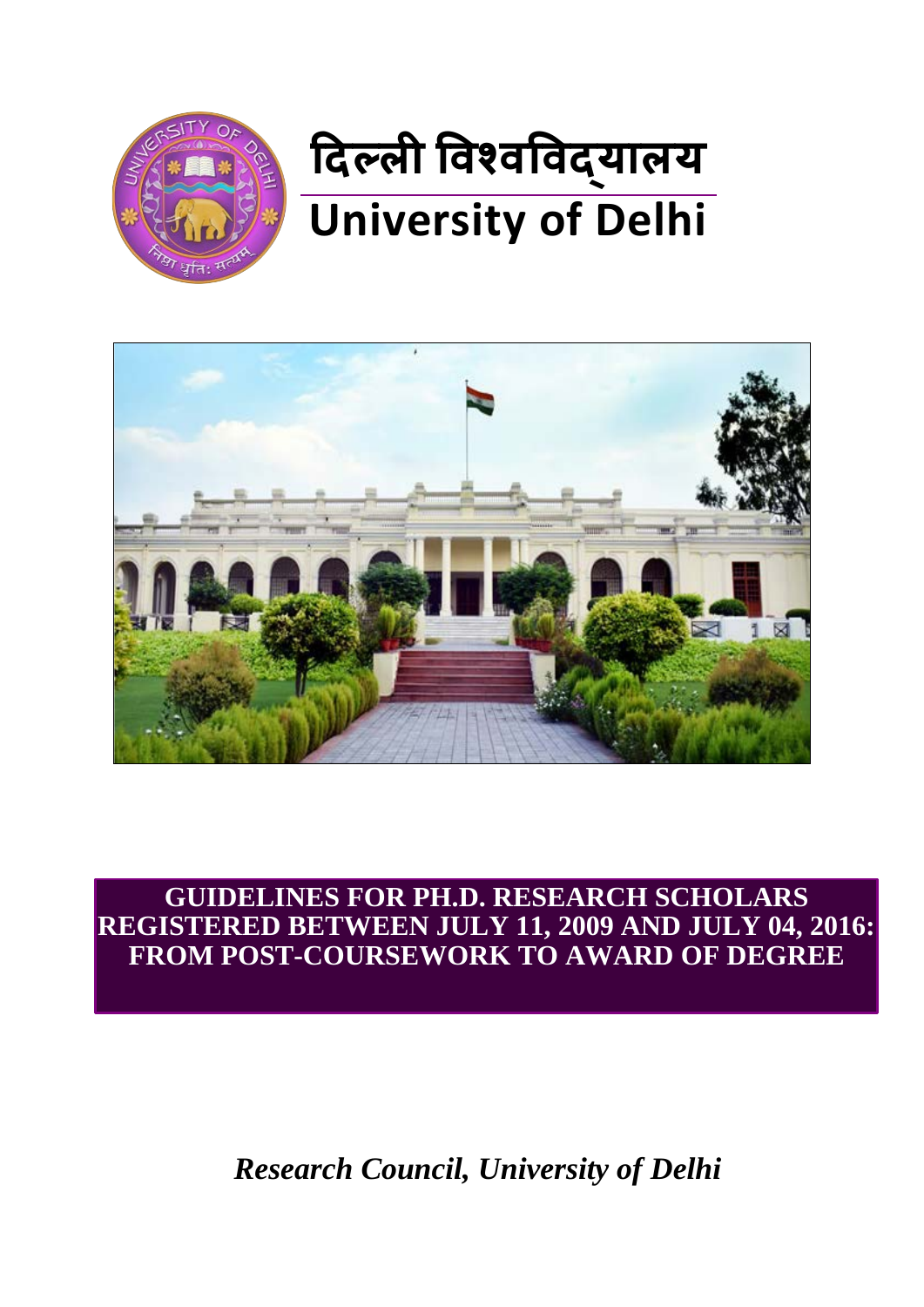|    | <b>Contents</b>                                                             | Page Nos. |
|----|-----------------------------------------------------------------------------|-----------|
|    | 1. Guidelines Statement                                                     |           |
| 2. | <b>Duration of Ph.D. Programme</b>                                          | 1         |
|    | 2.1 Title and draft of Ph.D. Thesis                                         |           |
|    | 2.2 Span period                                                             |           |
|    | 2.2.1 Within the Span Period                                                |           |
|    | 2.2.2. Beyond Span period                                                   |           |
|    | 3. Pre-Ph.D. Presentation                                                   | 2         |
|    | 4. List of documents required at the time of submission of the Ph.D. thesis | 2         |
|    | <b>5. Evaluation and Assessment</b>                                         | $2 - 4$   |
|    | <b>6. Leave Permissible to Research Scholars</b>                            | 4         |

**INDEX**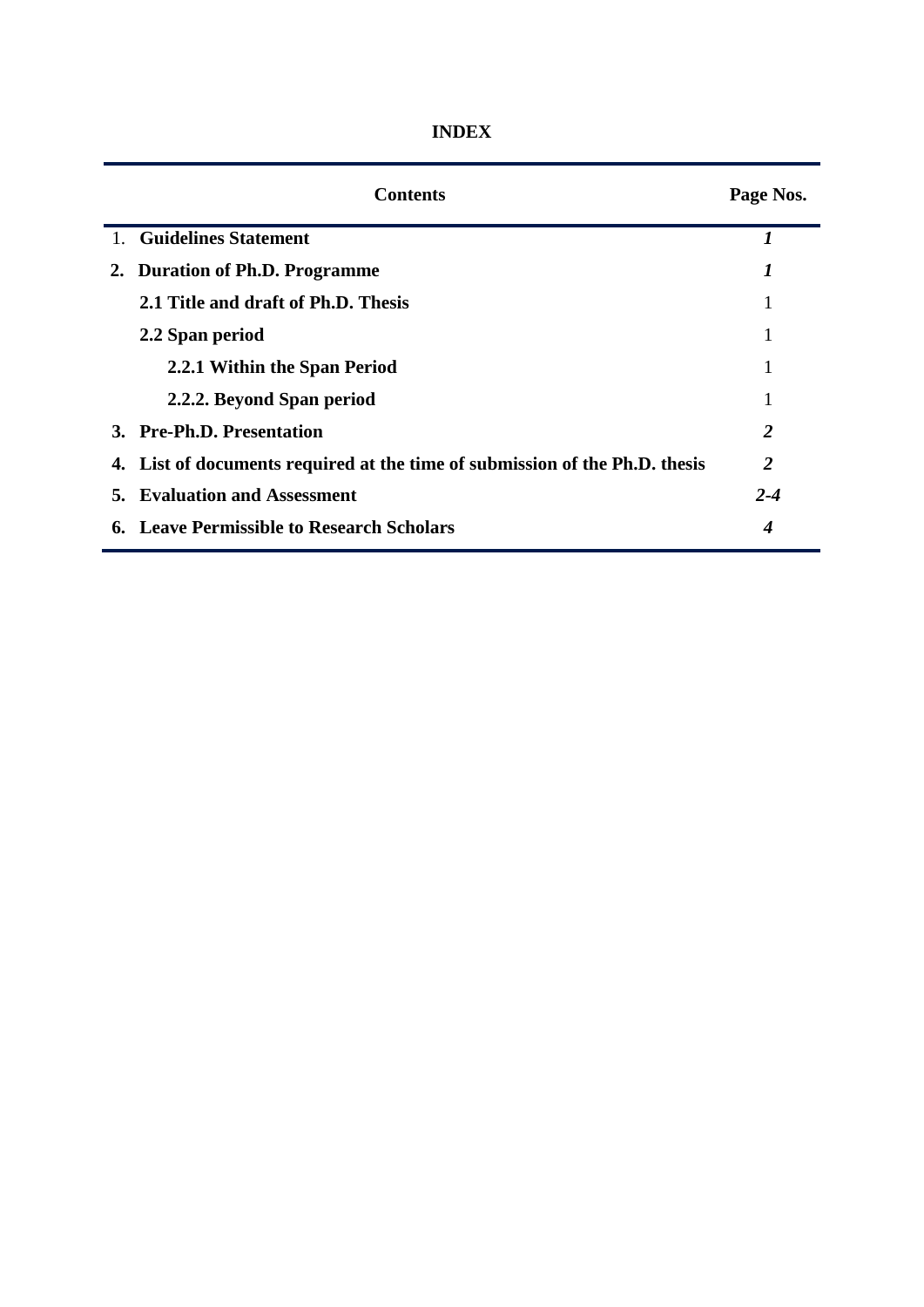#### **1. Statement**

These Guidelines are based on Ordinance VIB dated  $12/17<sup>th</sup>$  February, 2016 [\(http://www.du.ac.in/du/uploads/19062017\\_CNC\\_2.pdf\)](http://www.du.ac.in/du/uploads/19062017_CNC_2.pdf) which conforms with UGC (Minimum Standards and Procedure for Award of M.Phil./Ph.D. Degree), Regulations 2009.

#### **2. Duration of Ph.D. Programme**

#### **2.1 Title and draft of Ph.D. Thesis**

- After admission to Ph.D. programme, the research scholar in consultation with the Supervisor, may propose a tentative title for Ph.D. thesis within one year. However, the final title for the Ph.D. thesis must be decided at the time of the Pre-Ph.D. presentation. The final title will be subject to approval of the DRC and the BRS.
- Upon satisfactory completion of coursework, and obtaining the marks/grade prescribed as the case may be, the Ph.D. scholar shall be required to undertake research work and produce a draft dissertation/thesis within a reasonable time.

#### **2.2 Span period**

• The total span period from initial registration shall be six and a half years.

## **2.2.1 Within the Span Period**

- Students shall be eligible to submit their thesis after two years but within five years of registration.
- A six-month extension for submission can be granted by the BRS on a written request by the student and recommendation of the Supervisor and the DRC.
- Any extension beyond this shall require a written justification for the delay by the student and the Supervisor. The justification provided by the student and the Supervisor, along with the recommendation of the DRC shall be forwarded to the BRS and the Research Council for recommending the extension as a special case to the Vice-Chancellor for approval. At a given time, extension may be requested for maximum six months, e.g. 5.5 to 6 years and 6 to 6.5 years.

## **2.2.2. Beyond Span period**

• Only in exceptional cases, with specific recommendations and justification from the Supervisor, DRC and BRS, the Vice Chancellor may recommend the extension beyond the total span period specified.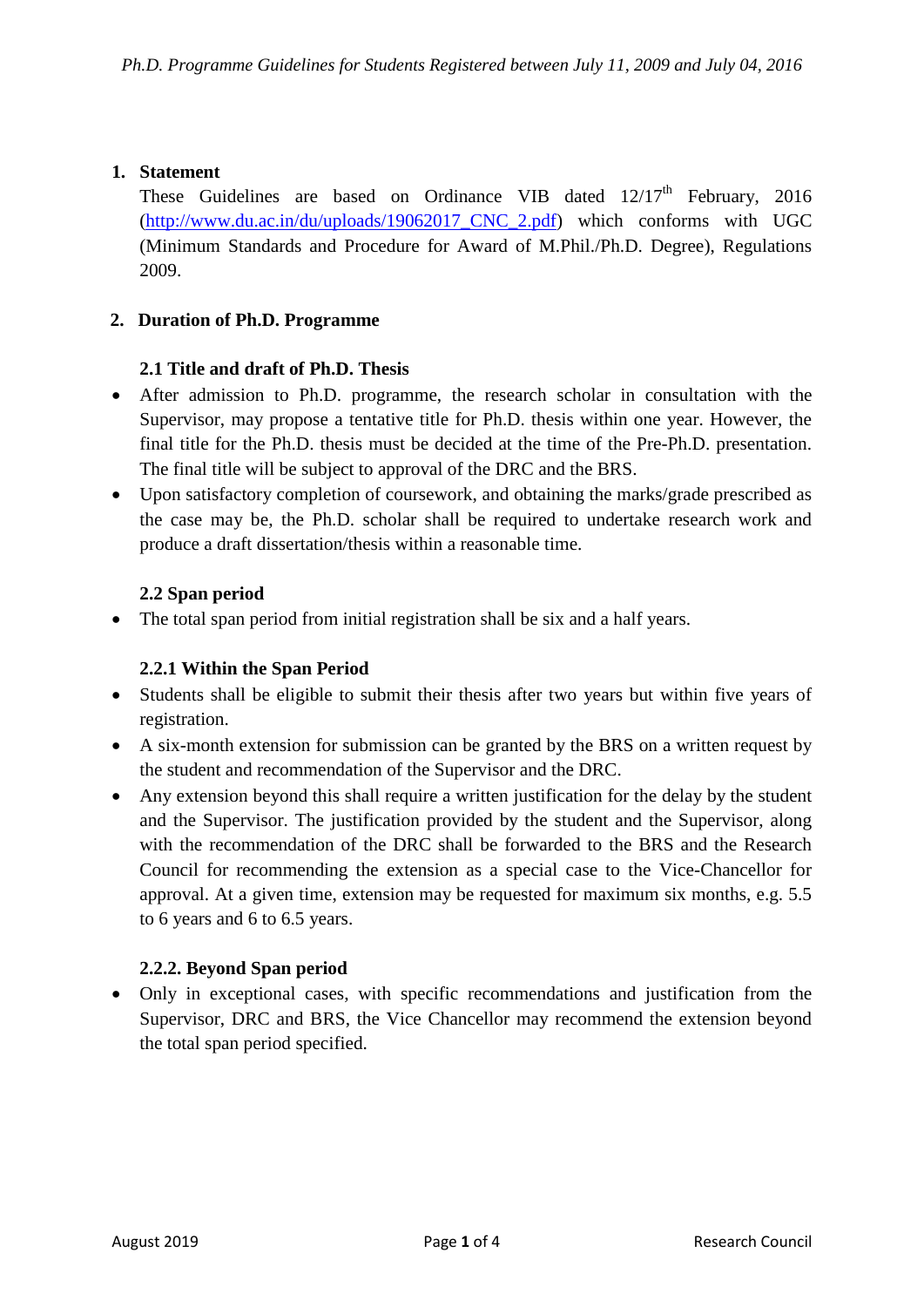# **3. Pre-Ph.D. Presentation**

• Prior to submission of the thesis, the student shall make a pre-Ph.D. presentation in the Department, open to all faculty members and research students, for getting feedback and comments, which may be suitably incorporated in the draft thesis.

## **4. List of documents required at the time of submission of the Ph.D. thesis.**

A comprehensive list and required forms/templates are given in the examination portal (can also be collected from Exam-IV) for submission of Ph.D. Thesis. Kindly check the examination portal for any changes from time to time.

List of documents required at the time of submission is as follows:

- (a) Thesis Submission form
- (b) Registration Letter from BRS (BRS memorandum of Ph.D. registration)
- (c) Joining Report
- (d) Registration Confirmation Letter from BRS (after completion of coursework)
- (e) Extension Letter (if any)
- (f) Supervisor Change letter (if required)
- (g) Copy of the approval of the final Ph.D. thesis title from the DRC/BRS.
- (h) Certificate from the HOD regarding successful completion of Pre-Ph.D. presentation along with date of presentation
- (i) Soft and hard copy of abstract along with the table of content of the thesis duly signed by Research Scholar, Supervisor and HOD
- (j) No dues certificates from the Library, Health Centre and Computer Centre, etc.
- (k) Certificate of Originality to be incorporated in the Thesis (Duly signed by the Research Scholar, Supervisor and HOD)
- (l) Student Approval Form to be incorporated in Thesis (Duly signed by Supervisor with Seal)
- (m)Plagiarism Verification Report Duly Signed by Supervisor/Head and Librarian with Seal
- (n) One research paper in refereed journal should be published/ accepted at the time of thesis submission. Attach Hard Copy of Published Paper/Acceptance Letter (with copy of accepted paper with ISSN No). This has to be certified by the Supervisor and the HOD. The Student Name in the publication should be same as that registered in University of Delhi.
- (o) Supervisor Certificate for Exclusion of Self Published Work, With Sign & Seal of Supervisor/HOD.

## **5. Evaluation and Assessment**

- Progress report of the student must be submitted to the DRC and the BRS on an annual basis.
- In case of issues related to Intellectual Property Rights, necessary patents shall be filed before disclosure in seminar. The Supervisor and the student shall provide an undertaking that they will maintain the confidentiality of the research till patents are filed.
- A Ph.D. student shall publish at least one research paper in a refereed journal before submission of the thesis and produce evidence for the same in the form of an acceptance letter or a reprint.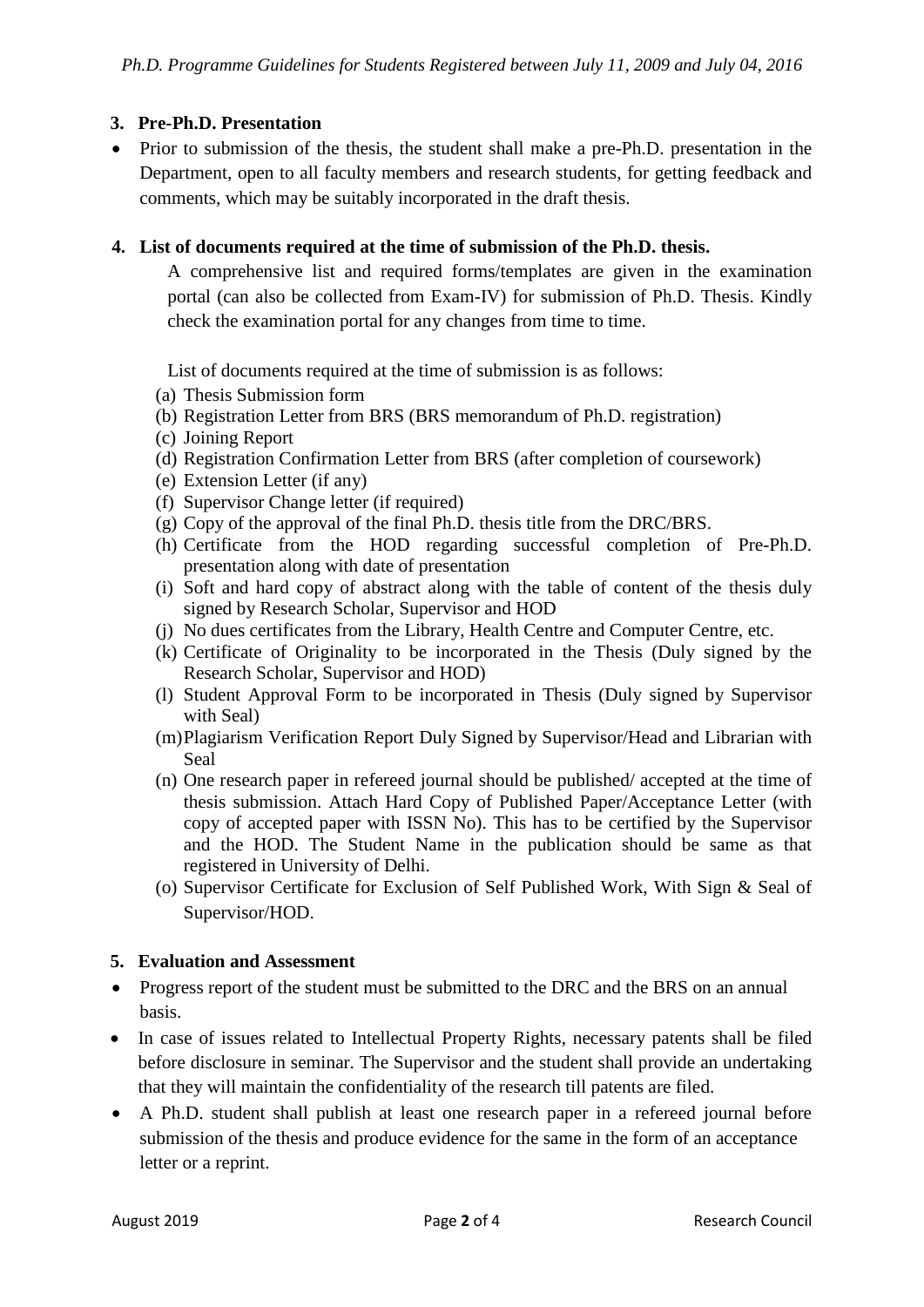- The thesis must be a piece of original research work characterized either by the discovery of new facts, or by a fresh interpretation of facts or theories. In either case, it should show the student's capacity for critical examination and judgment. It must also be satisfactory as far as its language and presentation are concerned.
- The student may incorporate in the thesis the contents of any work published on the subject during the course of his/her Ph.D. and shall indicate the same in the thesis. However, the student shall not submit as his/her thesis any work for which a degree has been conferred on him/her by this or any other University.
- As per UGC regulations, each thesis will go through a Plagiarism Check before submission that will be verified by the University library. The certificate of verification given by the library has to be submitted along with the thesis at the time of thesis submission in the examination branch. The student shall attach a Certificate of Originality to the thesis certifying that the work is free of any kind of plagiarism and he/she shall be solely responsible for any dispute or plagiarism issue arising out of the doctoral work.
- The Supervisor shall certify that the thesis is worthy of submission and for the award of Ph.D. degree. The work for the thesis has been carried out at that place and has not been submitted elsewhere for another degree.
- The Head of the Department shall countersign the application for submission of the thesis.
- In case of resubmission, the same procedure may be followed.
- The student shall also attach a Student Approval Form in the format provided by the UGC for grant of non-exclusive worldwide license for hosting and distributing their thesis in digital format in 'Shodhganga' or any other server designated for this purpose by UGC.
- The student shall submit four double-sided printed and typed softbound copies of the thesis to the Examination Branch of the University. The soft copy of the thesis must be submitted in specified media (CD/DVD) in specified formats (Open Office/MS office Document Format, Tex, LaTex or other standard Format) that are convertible to pdf file.
- The student shall undergo a *viva-voce* Examination after receiving a satisfactory evaluation report that shall be openly defended.
- The open *viva voce* and the defence by the student may also be done through Skype/Video conferencing, if required.
- Three CDs of the Ph.D. thesis must be submitted to the Examination Branch with a copy of the result notification within thirty days of the notification, one of which has to be forwarded to the library. The Examination Branch will check whether the CD of the Ph.D. thesis is operational and issue an accession code to each CD. In order to ensure that the soft copy is complete and exact replica of the print version accepted for award of Ph.D., the Department Supervisor/HOD must authenticate the CDs submitted by the student.
- The University shall issue a Provisional Certificate along with the Degree certifying to the effect that the Degree has been awarded in accordance with the provisions of UGC regulations.
- Provided that the Ph.D. programmes in the Faculty of Medical Sciences, shall be governed by the relevant Regulations of the Medical Council of India, as amended from